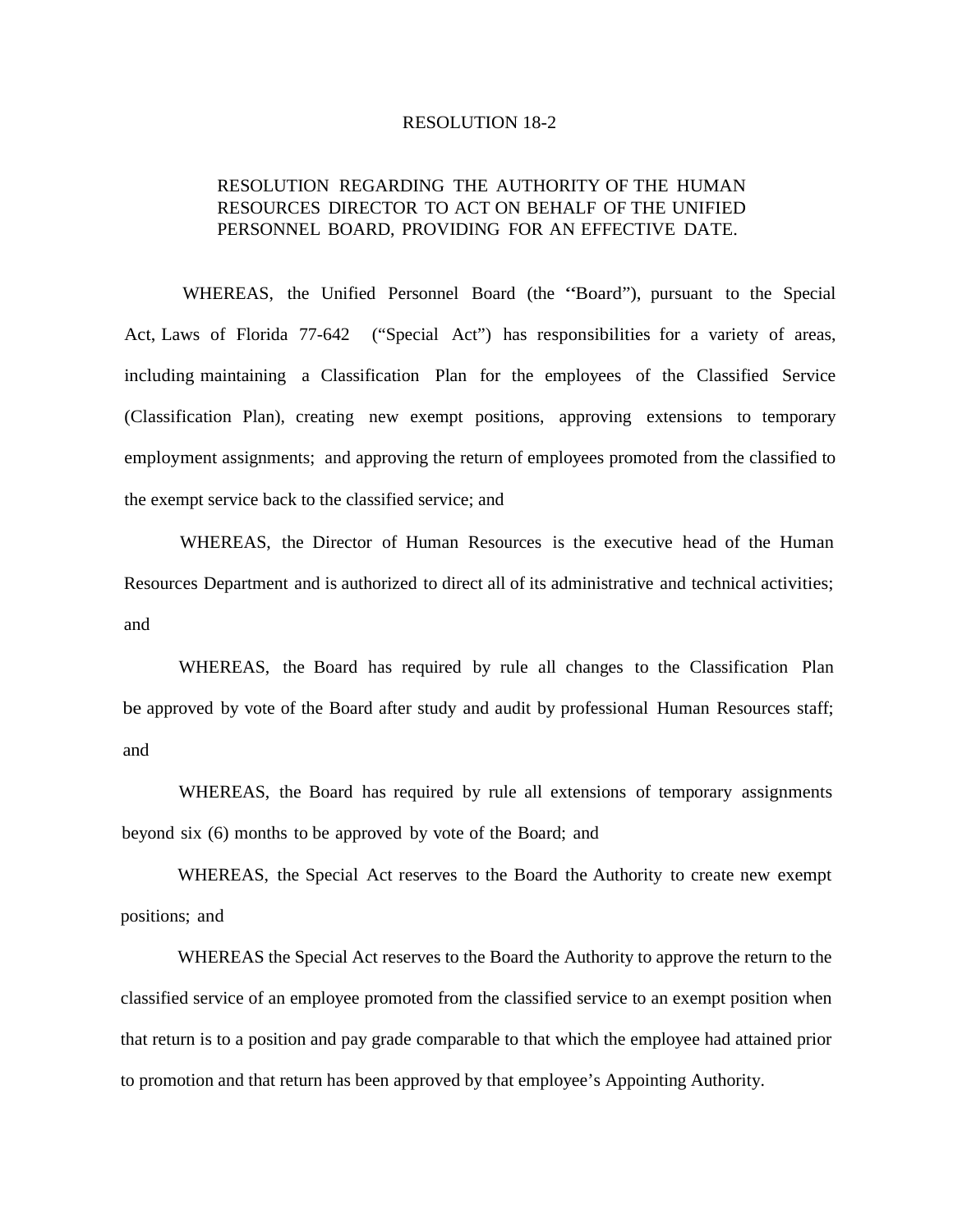WHEREAS, the Board has required by rule all skill sets approved for or removed from eligibility for Market Driven Skills Set supplemental pay be approved by vote of the Board; and

WHEREAS, the Board, in approving Classification Plan changes, establishment of new exempt positions, extension of temporary employment, and approval or removal of skills sets for eligibility for Market Driven Skills Set supplemental pay is reliant on the technical expertise of the Human Resources staff; and

WHEREAS, the Board finds that the Director of Human Resources is the most appropriate official to make technical determinations relating to the Classification Plan, temporary appointment extensions, establishment of new positions, and Market Driven Skill Sets; and

WHEREAS, the Board now desires to vest authority for such responsibilities in the Director of Human Resources in order to foster efficiency.

## NOW, THEREFORE, BE IT RESOLVED BY THE BOARD:

Section 1. The Director of Human Resources is vested with the authority to act on behalf of the Board on all matters outside of the Human Resources Department involving establishing new classifications in, and making changes to, the Classification Plan; establishing new classifications in the exempt service; approving the return to the classified service of an employee promoted from the classified service to an exempt position when that return is to a position and pay grade comparable to that which the employee had attained prior to promotion and that return has been approved by the employee's Appointing Authority; approving extensions of temporary employment beyond the initial period; and approving and removing Market Driven Skills Sets, and in doing so shall exercise authority over the following:

a. After making appropriate study, determine and assign the proper classification within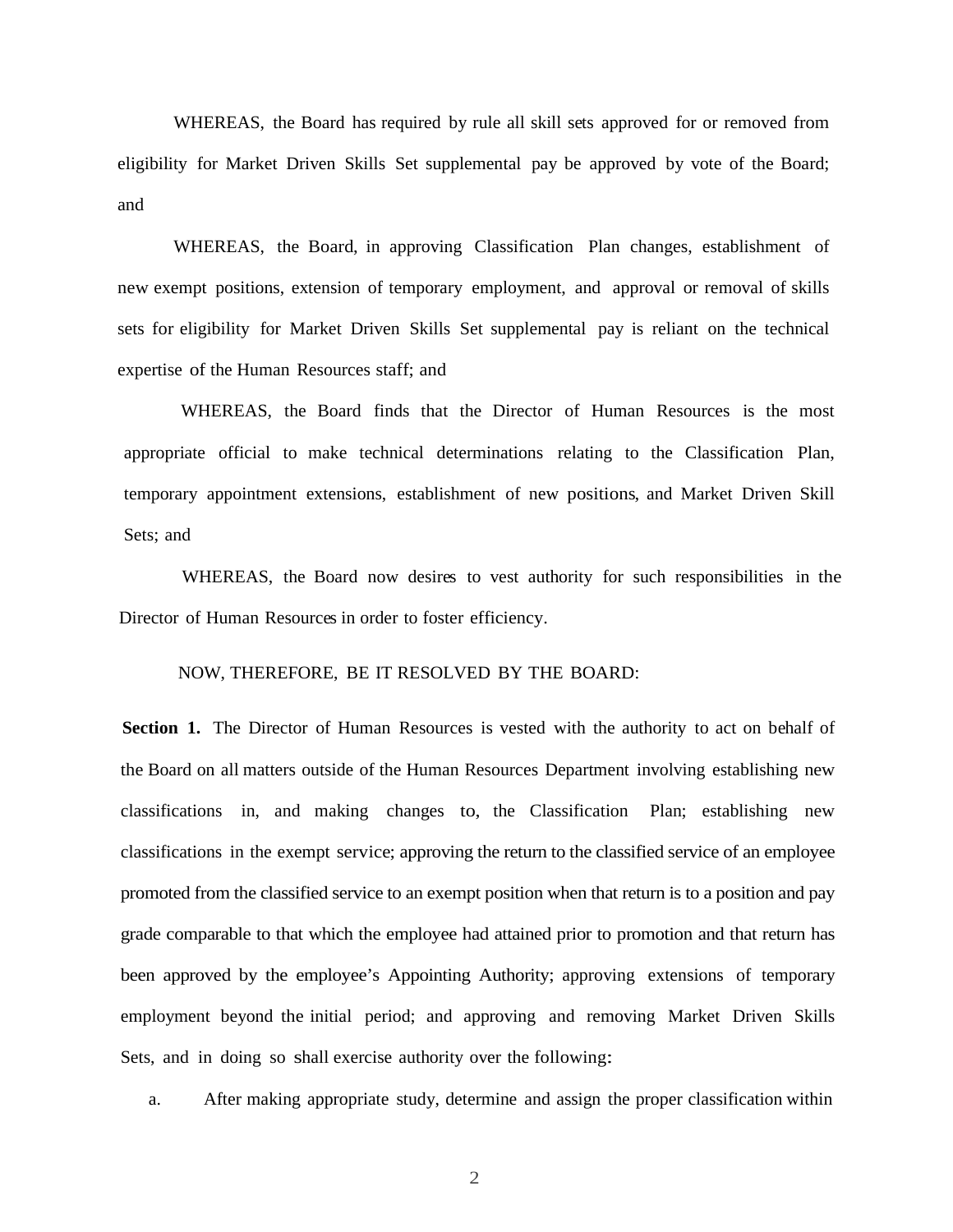the Classification Plan on newly approved classifications in the classified service and in doing so ensure such establishment reflects the duties and responsibilities of the work assigned to the positions within the class.

- b. After appropriate audit and study, make changes to existing classifications within the Classification Plan, subject to employee appeal rights as set forth in Unified Personnel System Rule 1E, as it may be amended from time to time.
- c. After appropriate audit and study, establish new classifications within the exempt service.
- d. In appropriate circumstances, to approve the return to the classified service of an employee promoted from the classified service to an exempt position when that return is to a position and pay grade comparable to that which the employee had attained prior to promotion and that return has been approved by the employee's Appointing Authority.
- e. In appropriate circumstances, to extend the appointment of a temporary employee, as defined in Unified Personnel System Rules, beyond the initial appointment for a period not to exceed six months.
- f. In appropriate circumstances, to approve or remove skills sets from eligibility for Market Driven Skills Set supplemental pay.

**Section 2.** The discretion provided to the Director of Human Resources pursuant to this Resolution does not include authority to approve comprehensive, structural or other substantive changes to the classification and compensation system.

**Section 3.** This resolution shall take effect immediately upon its adoption.

3